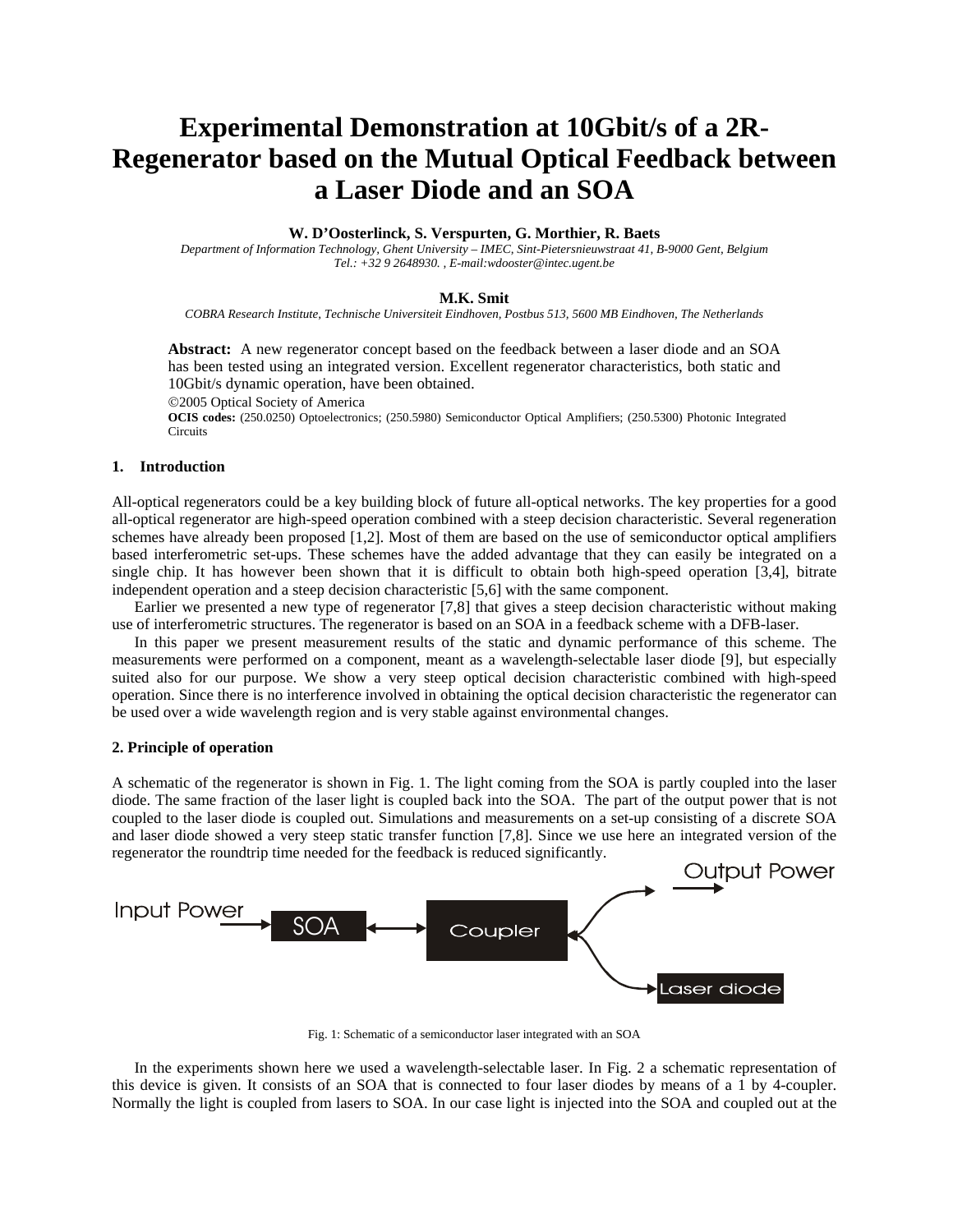back facet of one of the lasers. One can already notice two distinct differences with the originally simulated and measured device. The coupling between laser diode and SOA is smaller which leads to less feedback and the output light has to pass through the laser before being measured.



Fig. 2: Schematic of the wavelength-selectable laser used as regenerator

## **3. Static measurements**

As a first step to experimentally characterise the new regenerator concept using the wavelength-selectable laser the static response has been studied. Light coming from a tunable laser source operating at a wavelength of 1553nm is coupled into the component using a lensed fiber. At the back facet of the pumped laser diode operating at a wavelength of 1545nm the light is coupled out again using a lensed fiber.

In Fig. 3 a decision characteristic is shown on which one can clearly see a step of about 5dB in output power over an input power range of less than 1dB. The relatively low output power can be caused by the fact that the light is coupled out at the back facet of the component. This back facet has not been designed for optimal coupling but as a mirror for the laser diodes in its original purpose.



Fig. 3: Measured decision characteristic

### **4. Dynamic measurements at 10Gbit/s**

In a next step dynamic measurements at 10 Gbit/s have been performed. The data signal is generated by modulating light from a tunable laser at a wavelength of 1555nm, with a PRBS of word length  $2^{31}$ -1. Before coupling to the component using a lensed fiber the light is sent through an EDFA, an attenuator and a 90/10 splitter. The EDFA and attenuator are used to control the power and quality of the light coupled into the component. The 10% fraction is used to monitor the input signal simultaneously with the output signal. At the back facet the light is again coupled out of the component using a lensed fiber. This signal is detected using a pre-amplified receiver.

In Fig. 4 input and output eye-diagrams at 10 Gbit/s are shown. It can be seen that an output extinction ratio of 10.3dB was obtained for an input extinction ratio of 3.4dB. The input eye diagram was measured after the 90/10 splitter and with an extra attenuation of 6dB resulting in a total attenuation of 16dB. The output eye diagram was measured with an attenuation of the input power of 14dB. Taking these attenuations into account one can see that the powers in the eye diagrams show good agreement with the difference between input and output power of the decision characteristic shown in Fig. 3.